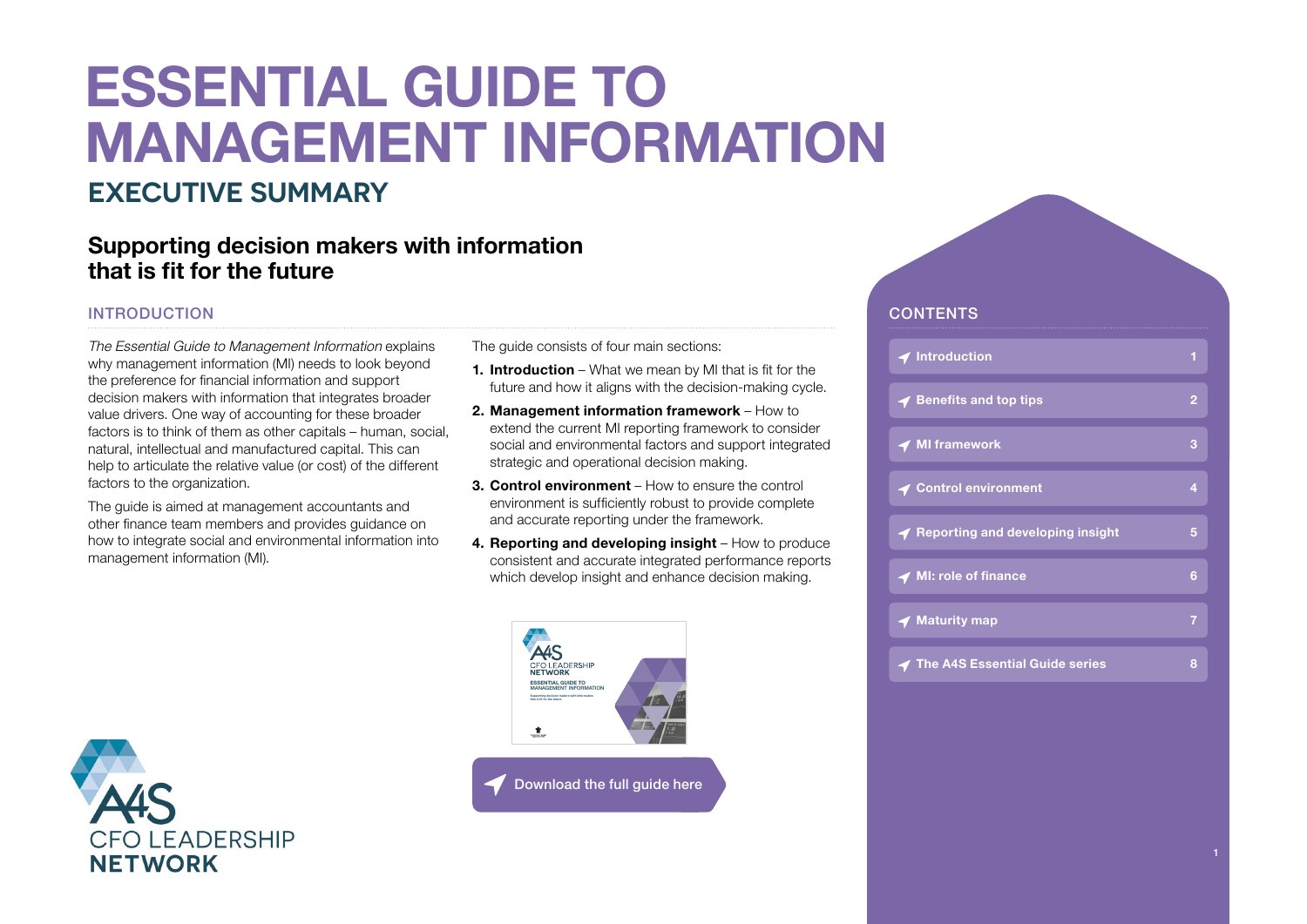### <span id="page-1-0"></span>**BENEFITS AND TOP TIPS**

This A4S guide identifies key benefits to integrating social and environmental factors into MI which include: better decision making and action, efficient reporting, improved financial performance and risk management, and enhanced stakeholder relationships. The guide illustrates how these benefits may be connected and mutually reinforcing.

Acknowledging that finance has a clear role to play in integrating social and environmental factors into MI, the guide lists a number of key challenges that finance teams may be faced with and provides ways in which they can be overcome successfully.



The guide explains five key factors that distinguishes MI that is fit for the future, from traditional MI:

- **1. User-centric reporting:** the needs of users and stakeholders are central to the design and production of MI.
- **2. Connectivity of information:** integrated MI (IMI) provides a holistic view of performance and helps to explain many linkages such as those between the capitals and past and future performance.
- **3. Focus on value creation:** MI should focus on how the organization is creating, protecting or eroding value over time.
- **4. Integrated information:** reports draw together the performance of financial, social and environmental information.
- **5. Outlook:** information covers all of short, medium and long term.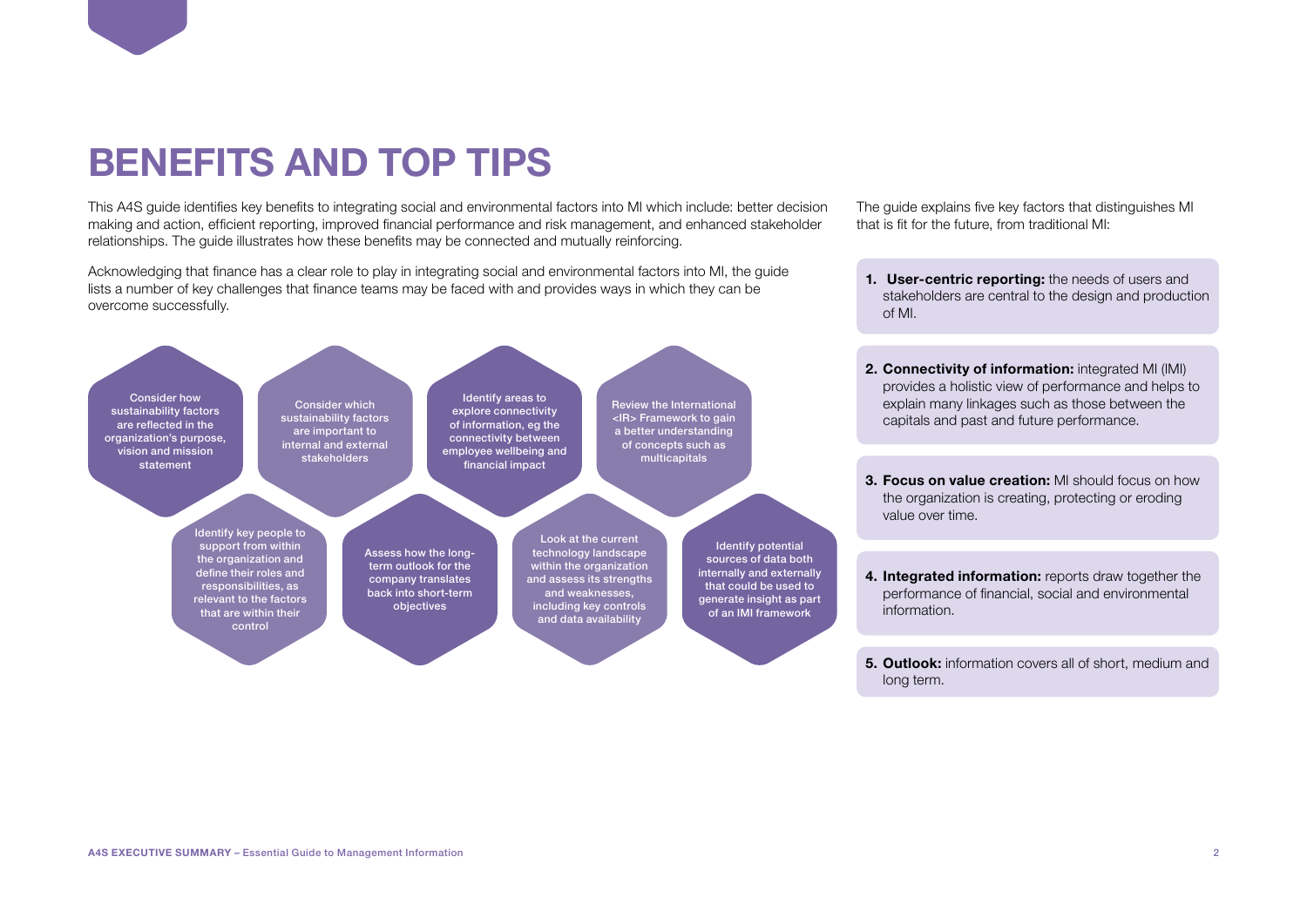### <span id="page-2-0"></span>**MANAGEMENT INFORMATION FRAMEWORK**

The Essential Guide to Management Information provides a six step overview (below) to developing an IMI framework. The framework is a documented policy that outlines the principles, processes and participants relevant to your organization. It will enable the integration of sustainability into MI by embedding sustainability into the processes, people, tools and reports.

For each step, the objective, key questions for the board, finance and executive management, and the role of the CFO and finance is outlined. To enable a pragmatic approach to the implementation of the framework, the guide suggests a principles-based approach is adopted.

|                                 | <b>Evaluate business</b><br>strategy and<br>outlook                                                                             | <b>Analyse business</b><br>model and value<br>creation process                                                                                                                | Define information<br>requirements of<br>users                                         | Identify relevant<br>standards and<br>define principles                                      | Agree key<br>performance<br>measures, targets<br>and connectivity                                                | Monitor on an<br>ongoing basis, to<br>drive decisions<br>and actions                                                                   |
|---------------------------------|---------------------------------------------------------------------------------------------------------------------------------|-------------------------------------------------------------------------------------------------------------------------------------------------------------------------------|----------------------------------------------------------------------------------------|----------------------------------------------------------------------------------------------|------------------------------------------------------------------------------------------------------------------|----------------------------------------------------------------------------------------------------------------------------------------|
| Objective                       | Align MI framework<br>to the organization's<br>strategic objectives<br>and include a<br>forward-looking view<br>of performance. | Understand resource<br>allocation plan and<br>define basis of<br>measurement, eg will<br>it use a multicapital<br>approach?<br>Identify sources of<br>information to monitor. | Identify information<br>required by internal<br>users and external<br>stakeholders.    | Identify relevant<br>standards that can<br>be used to define<br>key performance<br>measures. | Agree performance<br>measures and targets<br>and examine the<br>linkages between<br>them.                        | Set up measurement<br>and monitoring<br>systems for reporting<br>and generating insight<br>to provide decision-<br>useful information. |
| So the MI<br>framework<br>will: | Monitor the<br>effectiveness of<br>the organization's<br>strategy over the<br>short, medium and<br>long term.                   | Provide the right<br>information that<br>focuses on matters<br>important to value<br>creation and<br>protection.                                                              | Support the<br>development<br>of stakeholder<br>relationships through<br>effective MI. | Deliver reliable.<br>consistent and<br>comparable<br>information over time.                  | Deliver a holistic<br>approach to<br>demonstrating the<br>interrelated factors<br>that impact value<br>creation. | Deliver the right<br>information at the right<br>time to drive decision<br>making and action.                                          |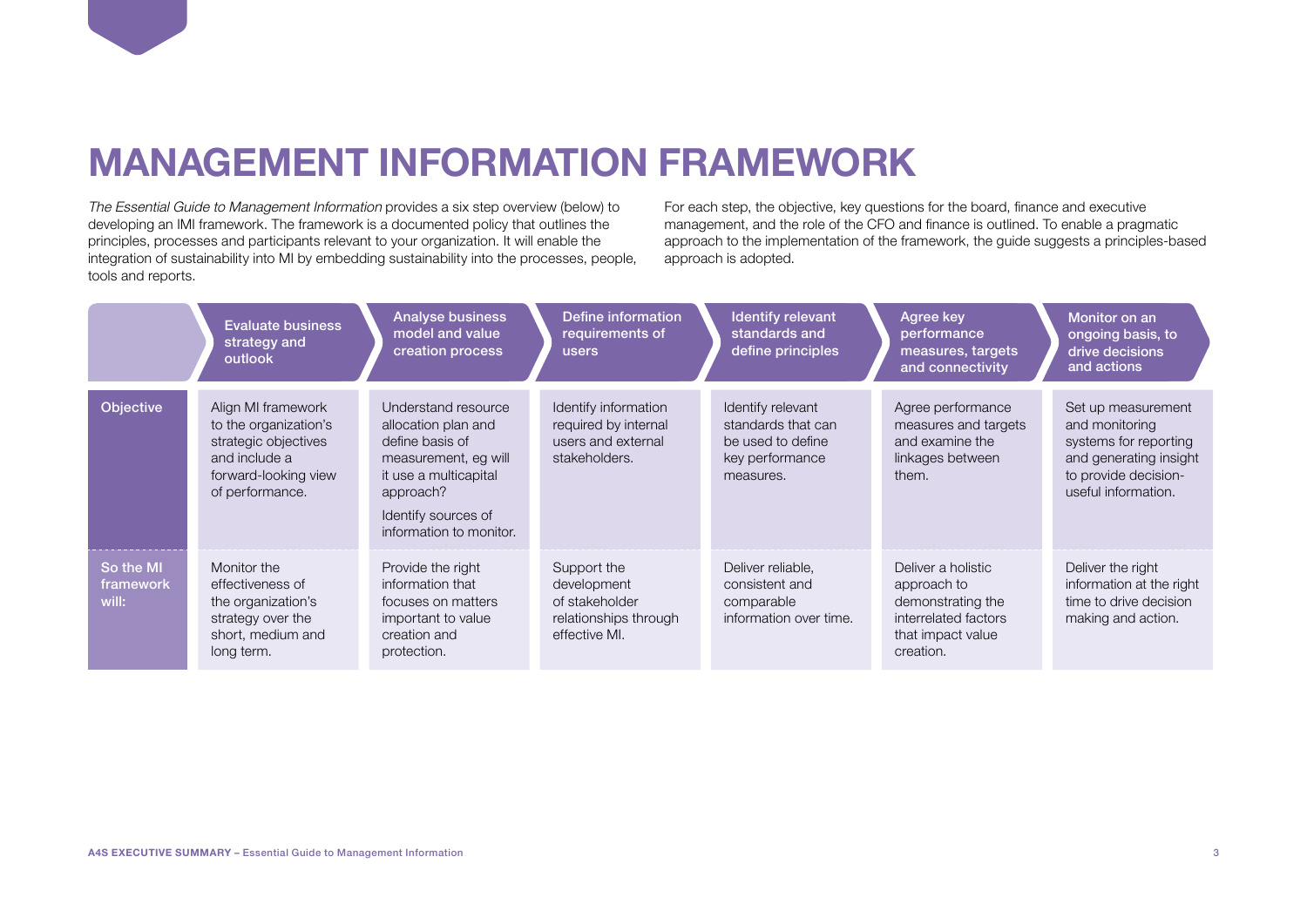## <span id="page-3-0"></span>**CONTROL ENVIRONMENT**

#### RISK MANAGEMENT AND COMPLIANCE

The guide explains that to improve the credibility of sustainability information in MI, an integrated approach to the internal control environment is required. It shows how sustainability information typically sits outside of Enterprise Resource Planning (ERP) and financial reporting systems which means it is not subject to the same internal controls which support financial information.

The finance team should act as a catalyst in aligning the organization, internally, to strategic priorities and the guide provides four steps for the finance team to take to enable integrated risk management:

- **1.** Build a culture that embraces sustainability.
- **2.** Put in place organizational structures and processes that enable ongoing collaboration.
- **3.** Develop cross-functional communication between various departments on social and environmental factors.
- **4.** Leverage existing technology.

The key to developing successful IMI is to adapt and update existing processes, with the Committee of Sponsoring Organizations (COSO) framework being used as an example. The development of a measurement 'handbook' is also recommended to ensure consistency through time, business divisions and regions: an example is shown. Satellite data, social media and Blockchain are examples included to show how technology can be used.

#### THREE KEY RISKS

A one-size-fits-all approach to MI is not possible due to the complex and diverse nature of different organizations. However, there are three key risks to successful implementation of an integrated approach which are common to all. These risks, detailed in the guide, can be added to the organization's risk register and mitigated in the same way as any other business risk.

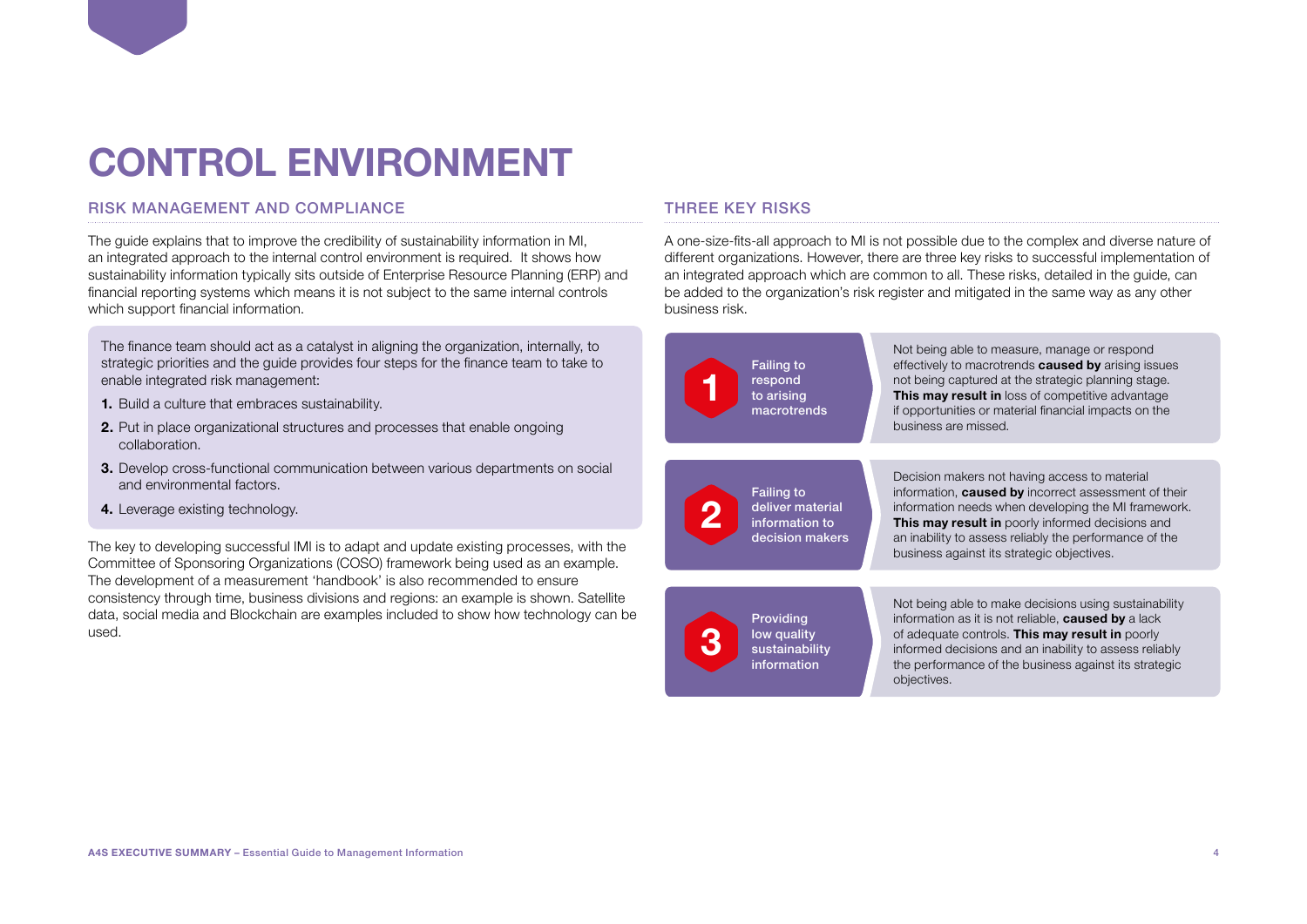### <span id="page-4-0"></span>**REPORTING AND DEVELOPING INSIGHT**

#### DELIVERING MATERIAL INFORMATION

The guide provides a definition of materiality in the context of MI and also looks at other interpretations. Although judgements on materiality for social and environmental information are no different to judgements on materiality for MI, the guide suggests other factors to consider and lists a number of questions when determining which information is material for users.

#### REPORTING TO MEET USER REQUIREMENTS

Finance teams need to understand the requirements of the end users involved in the process. The guide explains one technique of helping with this is to create personas, an iterative process requiring finance to adopt a customeroriented mindset. The purpose of creating personas is to have a realistic representation of the end users of reports for reference when designing reports. The guide provides a number of tips to ensure the personas are accurate representations.

#### TYPES OF REPORT AND REPORTING SERVICES

The guide looks at developing a menu of reports and reporting services to manage the business. To get the best response from the user, any MI should be visual and useful. In particular, social and environmental information should have context, prioritization, analysis of trends and a mix of qualitative and quantitative information. The guide also shows how to use selfservice reports to provide contextual information, enabling business users to access and work with IMI without the need for intervention by finance or sustainability teams. Five steps for self-service reporting to be successful are given:



The guide also includes a spotlight on internal carbon pricing and how it can be incorporated into MI.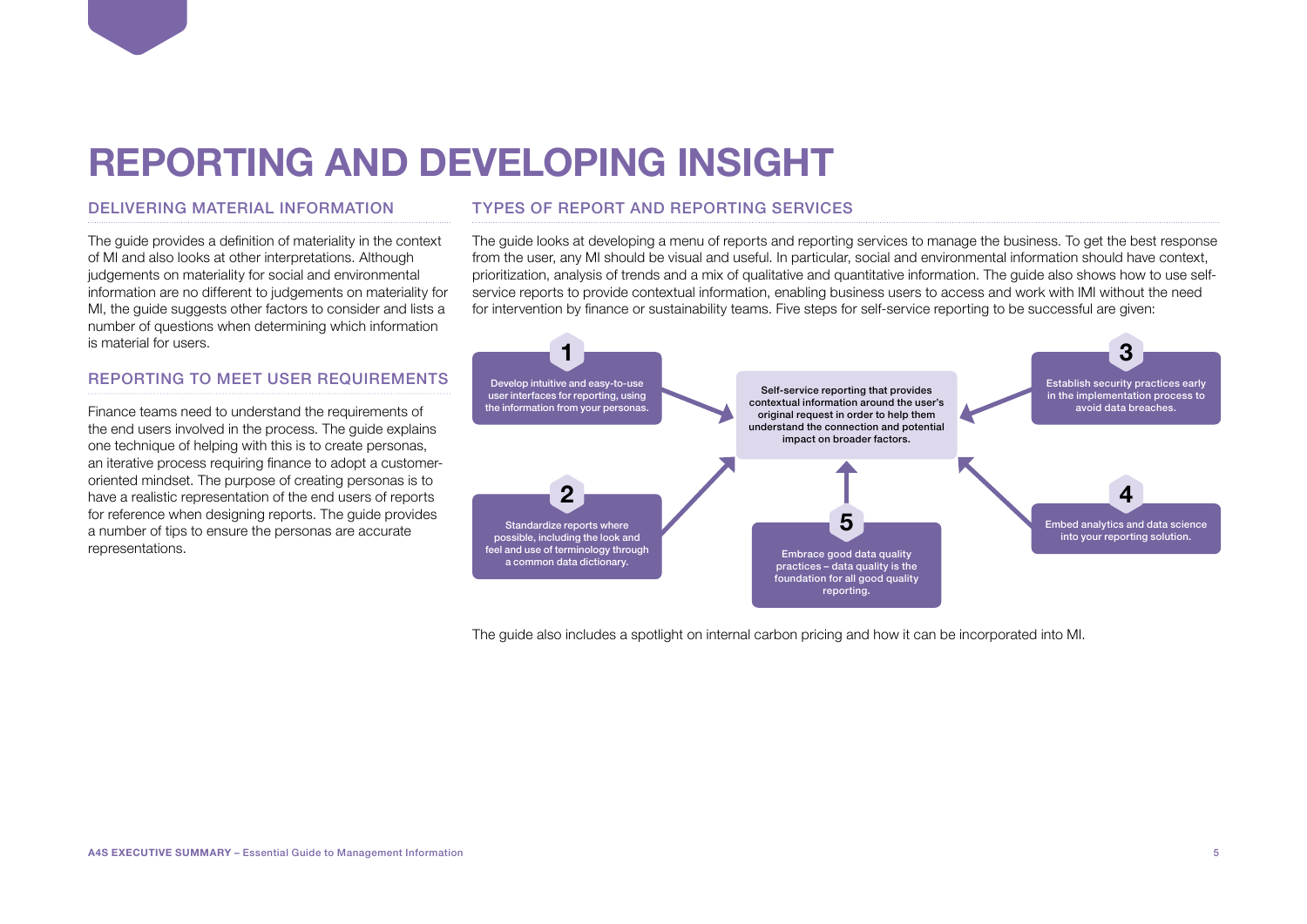## <span id="page-5-0"></span>**MI: ROLE OF FINANCE**

Financial capital does not exist in isolation. An organization's value depends on many broader factors but the impacts and dependencies on these are often not captured by traditional accounting methods. This guide shows how MI needs to look beyond the financial.

#### **ROLE OF FINANCE**

Acknowledging that finance has a clear role to play in integrating social and environmental factors into MI, the guide lists a number of key challenges that finance teams may be faced with and provides ways in which they can be overcome successfully, including:

**To secure buy-in from senior management or the board,** engage with them on social and environmental risks and opportunities that impact the organization in the short, medium and long term.

**To ensure an abundance of filtered data,** gain an understanding of the latest technology trends, products and services to see how these can help to develop better reporting solutions.

**To prevent short-term financial pressure impacting long-term sustainability goals,** adopt a data driven mindset and reinforce the importance of having good quality data available for all key decisions.

**To help finance, operations and sustainability teams speak the same language** when it comes to sustainability, build a network across other functions, including reaching out to the sustainability team.

**To clarify who has overarching responsibility for MI across the organization,** use an integrated approach to help to break down silos and increase engagement between teams.

**To understand how to convert sustainability measures into financial impact**, look at practical examples from the A4S Essential Guide to Social and Human Capital Accounting to get inspiration.

#### **THE GUIDE**

The Essential Guide to Management Information includes the following:

- **Illustrative examples applying the framework**
- **Links to key standards and reporting resources**
- **Connections to other A4S guides, providing further help and information**
- **Top tips to get started for every step of the framework**
- **Glossary and definitions of key terms.**

"With boardroom access, an understanding of value drivers and the ability to provide robust information, I believe finance professionals have a key role to play in the transition towards sustainable business. We are strategically placed to provide our businesses with the insights they need to thrive."

CLIFFORD ABRAHAMS, CFO, ABN AMRO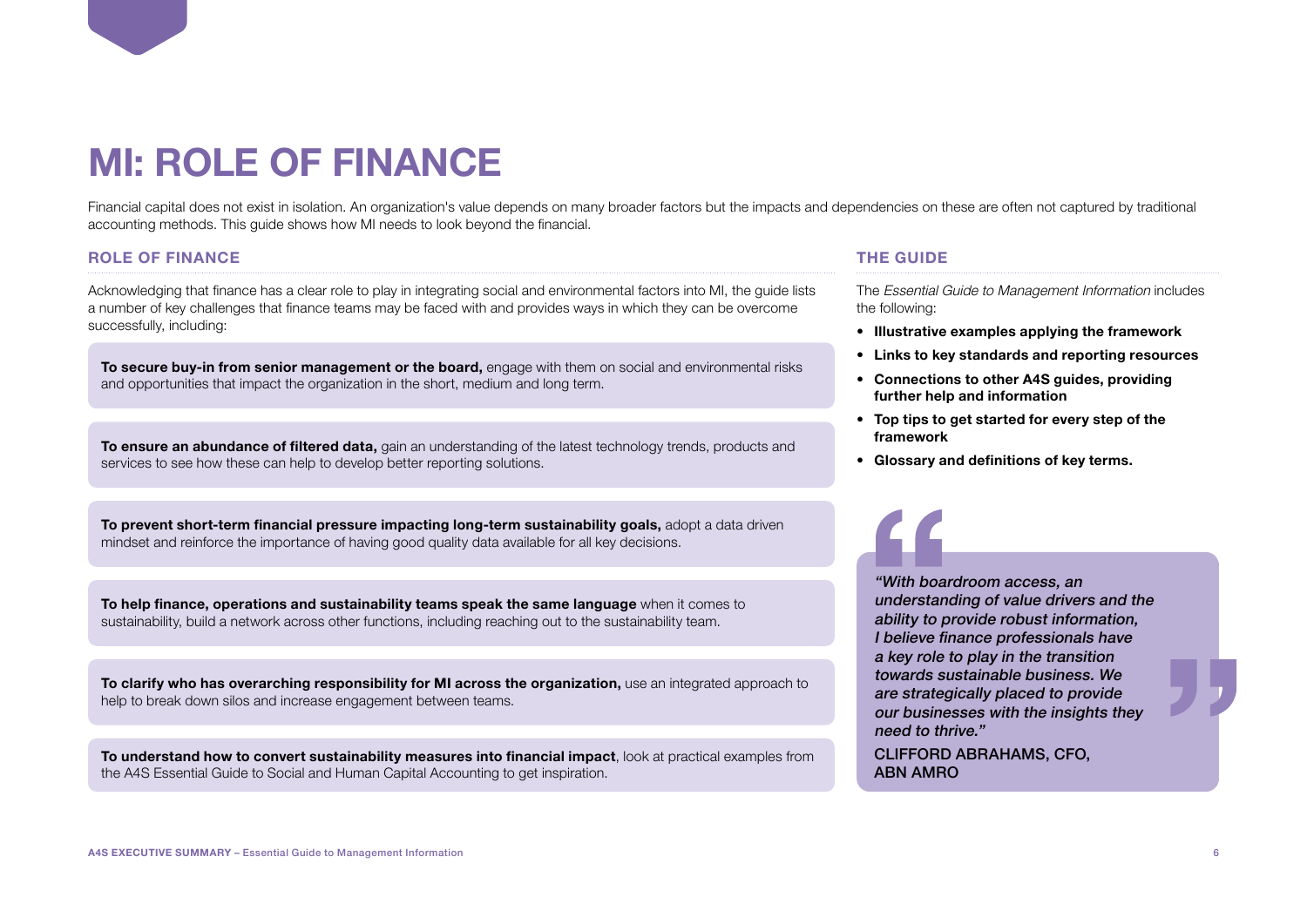### <span id="page-6-0"></span>**MATURITY MAP**

This guide includes a maturity map designed to enable you to assess what you are currently doing and how you can advance to a leading position. It has been developed as a way to capture the different dimensions of MI.

The maturity map helps you to ask and answer: does your management information (MI) process position your organization to respond to major environmental and social trends? If not, what is preventing this?

|                                               | Limited consideration of<br>sustainability in MI                                                                                                                                                                                                                                                                                                                                                  | Moderate consideration of<br>sustainability in MI                                                                                                                                                                                                                                                                                                                                                                     | <b>Full consideration of</b><br>sustainability in MI                                                                                                                                                                                                                                                                                                                                                                                                |
|-----------------------------------------------|---------------------------------------------------------------------------------------------------------------------------------------------------------------------------------------------------------------------------------------------------------------------------------------------------------------------------------------------------------------------------------------------------|-----------------------------------------------------------------------------------------------------------------------------------------------------------------------------------------------------------------------------------------------------------------------------------------------------------------------------------------------------------------------------------------------------------------------|-----------------------------------------------------------------------------------------------------------------------------------------------------------------------------------------------------------------------------------------------------------------------------------------------------------------------------------------------------------------------------------------------------------------------------------------------------|
| <b>MI</b> framework                           | • There is little or no integration of social and<br>environmental factors within MI.<br>• MI provides limited indication of the linkages<br>between different information types (qualitative<br>versus quantitative, past performance versus<br>future performance, sustainability versus financial).<br>Sustainability information within MI is rarely used to<br>$\bullet$<br>drive decisions. | • There is some integration of social and<br>environmental factors within MI.<br>MI provides some indication of the linkages<br>between different information types (qualitative<br>versus quantitative, past performance versus future<br>performance, sustainability versus financial).<br>Sustainability information within MI informs decision<br>$\bullet$<br>making which creates value for shareholders.       | • There is full integration of social and environmental<br>factors within MI.<br>• MI provides a holistic view of performance and<br>explains linkages between different information<br>types (qualitative versus quantitative, past<br>performance versus future performance,<br>sustainability versus financial).<br>• Sustainability information within MI informs decision<br>making which creates value for all stakeholders.                  |
| Control<br>environment                        | Social and environmental information is poorly<br>$\bullet$<br>controlled.<br>• The preparation of sustainability information and<br>its integration into MI heavily relies on manual<br>data analysis using excel spreadsheets or similar<br>approaches.<br>MI processes differ across geography, business<br>$\bullet$<br>unit and department.                                                  | • Financial, social and environmental information is<br>well controlled, but the processes are managed<br>separately.<br>• The preparation of sustainability information and<br>its integration into MI uses a mixture of manual and<br>automated systems.<br>MI processes are similar across geography,<br>$\bullet$<br>business unit and department. There is a<br>measurement handbook, but it is not always used. | • Financial, social and environmental information is all<br>well controlled with the same process, people and<br>systems.<br>• The preparation of sustainability information and its<br>integration into MI uses integrated IT systems. It is<br>connected and rationalized.<br>• MI processes are consistent across geography,<br>business unit and department. There is a<br>measurement handbook which is widely used and<br>reviewed regularly. |
| <b>Reporting and</b><br>developing<br>insight | Limited analysis of the needs of users is<br>$\bullet$<br>performed.<br>Information is distributed through standardized<br>$\bullet$<br>reports.                                                                                                                                                                                                                                                  | • Some analysis of the needs of users is performed.<br>Information is distributed through a mixture of<br>$\bullet$<br>standardized reports with some bespoke reporting.                                                                                                                                                                                                                                              | • Extensive analysis of the needs of users is<br>performed.<br>• Information is distributed depending on the needs<br>of the particular stakeholder through a mixture of<br>dashboards, reports and self service.                                                                                                                                                                                                                                   |
|                                               | <b>Beginner</b>                                                                                                                                                                                                                                                                                                                                                                                   | Intermediate                                                                                                                                                                                                                                                                                                                                                                                                          | Leader                                                                                                                                                                                                                                                                                                                                                                                                                                              |